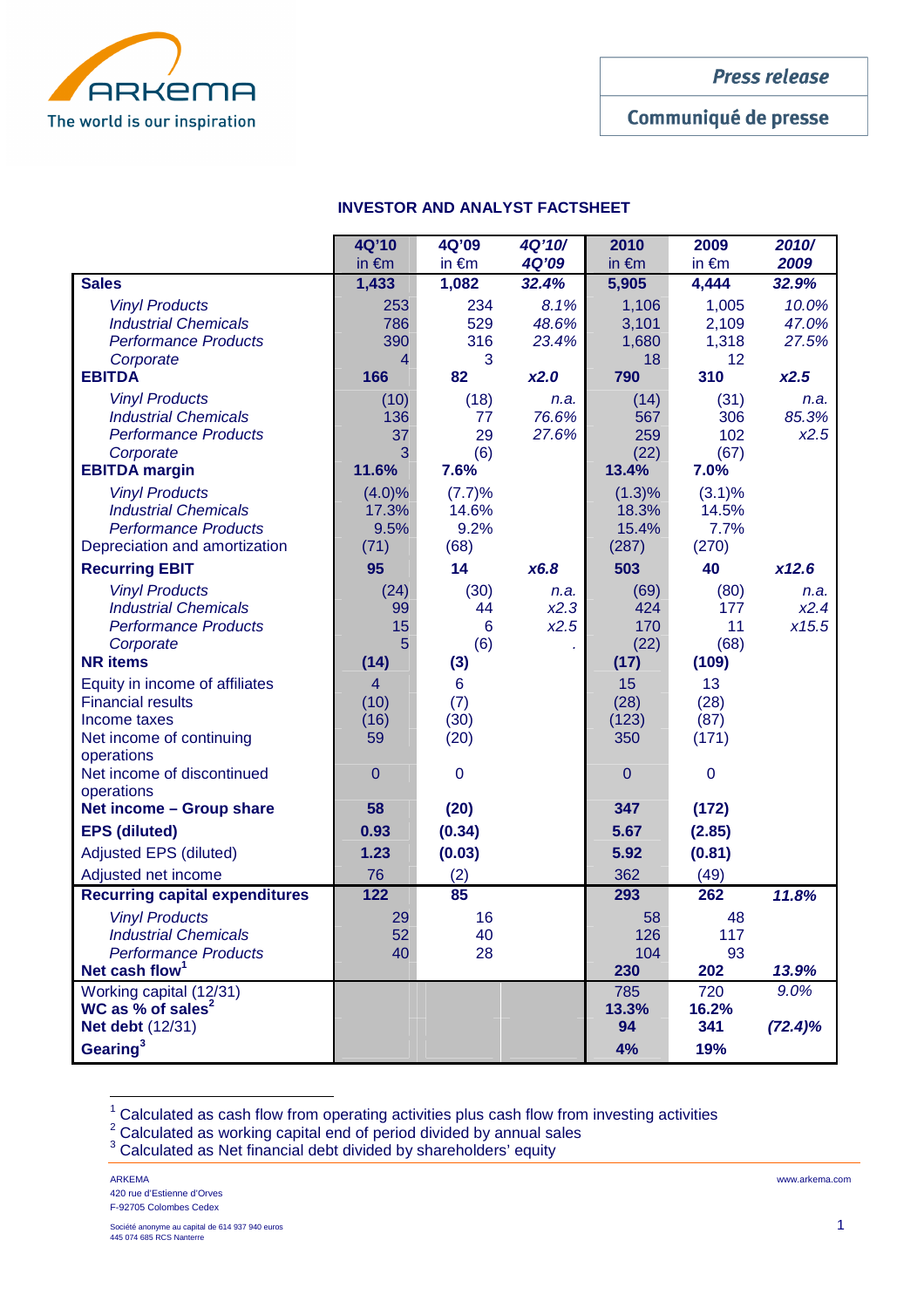

### **2010 FULL YEAR PERFORMANCE**

### **+33% SALES RECORD NET INCOME AT €347 MILLION, THE RESULT OF 5 YEARS OF TRANSFORMATION**

# **SALES AT €5,905 M VS. €4,444 M IN 2009**

- +11.1% volumes supported by Asia and emerging technologies
	- o Mixed picture by region
		- **Strong demand in Asia**
		- **IMPROVED MARKET CONDUCTS IN NORTH AMERICA**
		- **Slower pace of recovery in Europe**
	- o Fast growing emerging applications (photovoltaic, Li-ion batteries, etc)
	- o Housing and construction markets remaining slow in Europe and North America
- +9.4% price effect.
	- o Price increases and improved product mix bring value above sharp rise in raw materials.
- +8.9% variation from the changes in the scope of business resulting mainly from the acrylic assets acquired in North America.
- +3.5% translation effect (FX rate) from a stronger US dollar versus euro.

# **HIGHEST HISTORICAL EBITDA AT €790 M (X2.5 VS 2009)**

- Significant contribution from all BUs of Industrial Chemicals and Performance Products
- Several key milestones:
	- o Successful acquisition and integration of acrylic assets in North America
	- o Quick ramp-up of new HFC-125 fluorogas production unit in China
	- o 19% of total sales achieved in Asia in 4Q'10
	- o Fast-growing contribution from developments in emerging applications (photovoltaic, Li-ion batteries, LED TV, high-temperature polyamides, etc.)
		- Above € 100m new sales versus 2009
	- o Tight management of fixed costs
		- Benefit from MMA/PMMA restructuring in Europe
		- **Fixed cost maintained at 2009 level while volume increased by 11%**
- EBITDA margin at 13.4% (previous high: 9.1% in 2007)

### **INDUSTRIAL CHEMICALS : EXCELLENT GROWTH AND PROFITABILITY**

- All business lines contributed to excellent profitability
	- o +28% sales at constant scope of business
	- o Demand recovery in most end markets: refrigeration, oil & gas, automotive, water treatment, electronics, etc.
	- o Significant price increases offsetting higher raw material costs
	- o Recovery of acrylic monomer unit margins
- Successful start-up and quick ramp-up of HFC-125 production unit in Changshu (China)
- Acrylic assets acquired in North America performed well above initial expectations
- Benefits from MMA/PMMA restructuring in Europe
- Positive impact from foreign currency translation effect

ARKEMA www.arkema.com 420 rue d'Estienne d'Orves F-92705 Colombes Cedex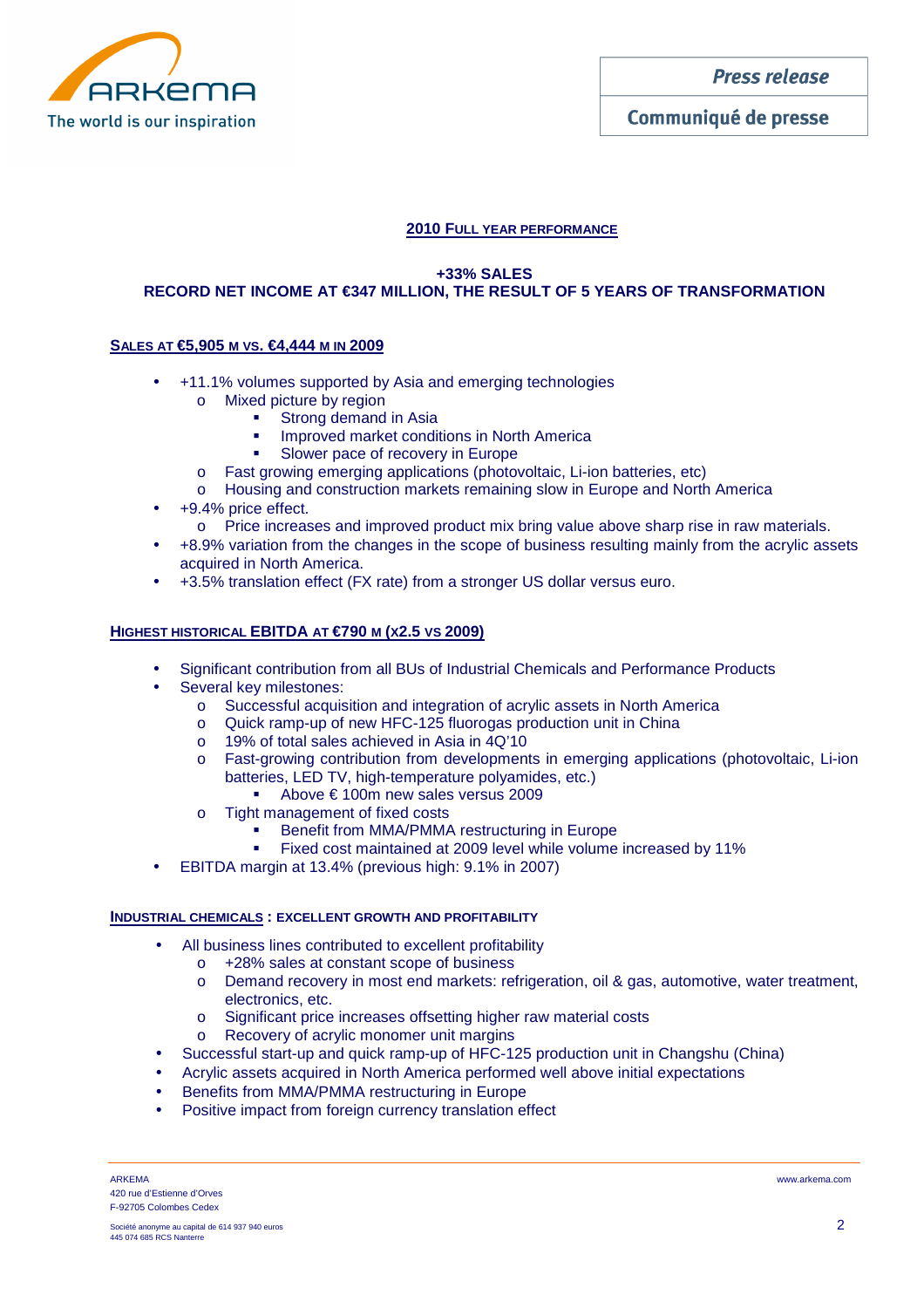

# Communiqué de presse

### **PERFORMANCE PRODUCTS : EBITDA MARGIN DOUBLED AT 15.4% SUPPORTED BY INNOVATION AND ASIA**

- Innovation and market recovery supported higher sales
- +19% volume effect with contribution from all business lines
	- o Higher demand of traditional end markets (automotive, oil & gas, wire & cable, packaging, polymers, etc)
	- o Fast expansion of new emerging applications (photovoltaics, Li-ion batteries, hightemperature polyamides, etc)
	- o Strong growth in Asia
- Price increases offsetting higher raw material costs
- Product mix of Technical Polymers repositioned on higher value added products thanks to innovation

### **VINYL PRODUCTS : SLIGHT IMPROVEMENTS IN STILL CHALLENGING MARKET CONDITIONS**

- Volumes slightly above 2009 but construction market still challenging in Europe
- PVC price increases offset higher ethylene costs but PVC margins still low
- Caustic soda prices on average below 2009 but rising at year end
- Around €(15)m EBITDA impact from national strikes in France (refineries and Marseille harbor)
- Further fixed cost reductions in PVC
- Benefits from repositioning of Vinyl Compounds on higher value-added applications
- Excellent performance of Qatar Vinyl Company (in which Arkema holds 13%)

#### **CASH FLOWS AND NET DEBT**

| <i><u><b>Items</b></u></i>               | 2010            | 2009            |
|------------------------------------------|-----------------|-----------------|
|                                          | in $\epsilon$ m | in $\epsilon$ m |
| <b>EBITDA</b>                            | 790             | 310             |
| Variation in working capital (excl. M&A) | (43)            | 384             |
| Recurring capex                          | (293)           | (262)           |
| Tax & cost of debt                       | (142)           | (82)            |
| <b>Restructuring outflows</b>            | (73)            | (78)            |
| <b>Others</b>                            | 37              | (44)            |
| <b>Free cash flow</b>                    | 276             | 228             |
| M&A                                      | (46)            | (26)            |
| <b>Net cash flow</b>                     | 230             | 202             |

- Further improvement of working capital on sales ratio
	- $\circ$  Working capital at 13.3% of sales<sup>4</sup>
	- o 2011 and beyond target: working capital between 14% and 15% of sales
- Capex increased back to pre-crisis level
	- o Projects in Asia represented 44% of development capex
	- o 2011 target: around €360m recurring capex taking into account acceleration of growth in Asia and in Acrylics
- Net debt reduced at €94m, representing 0.1x EBITDA
	- o Net debt end 2010 does not include the financing of the project to acquire UV-curing and coating resins from Total (EV: €550m)
	- o Target to maintain gearing < 40%

ARKEMA www.arkema.com 420 rue d'Estienne d'Orves F-92705 Colombes Cedex

 $\overline{\phantom{a}}$ 

<sup>4</sup>Working capital end of December / annual sales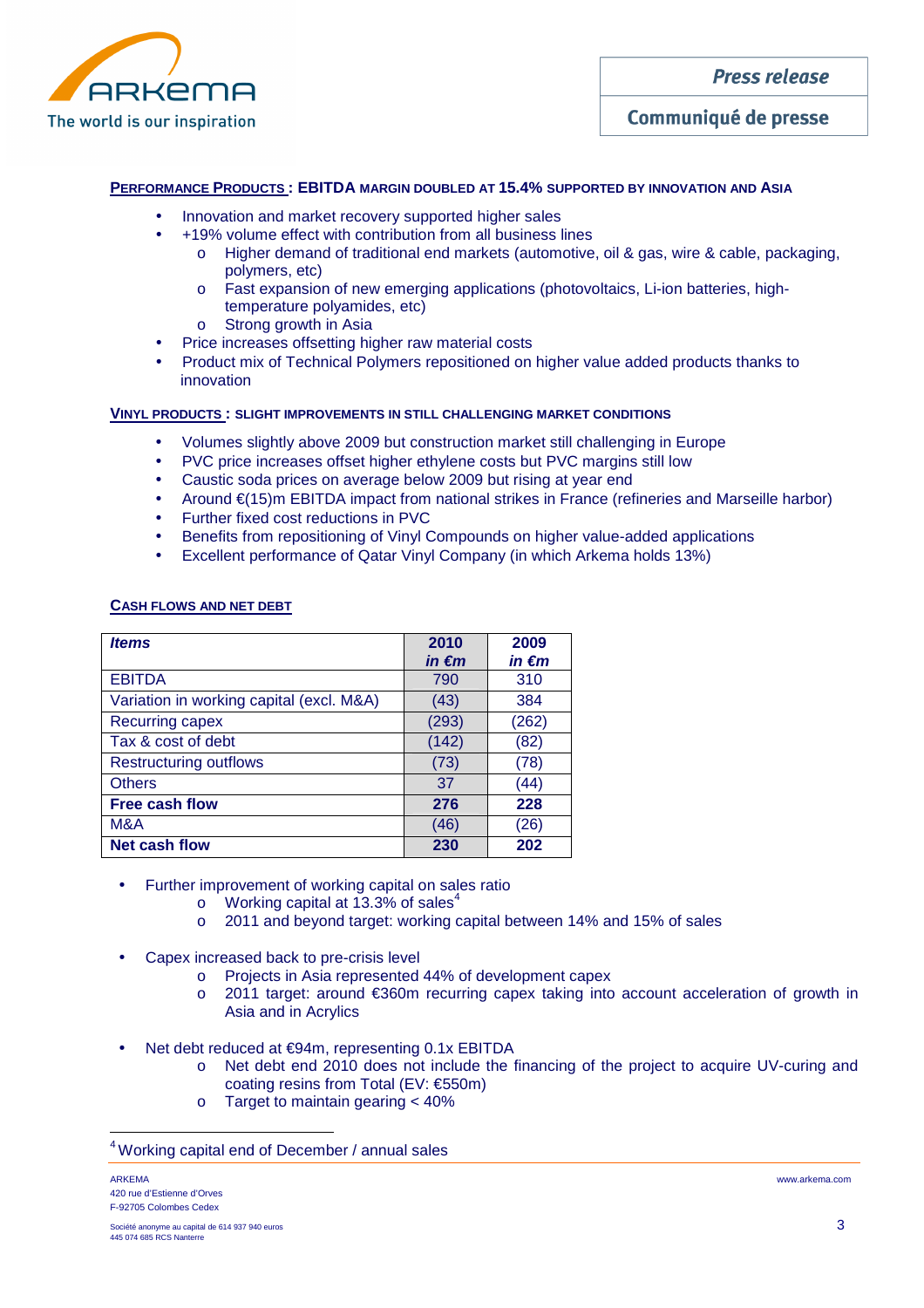

# Communiqué de presse

- Successful diversification of debt sources
	- o Bond issue in October 2010
		- Amount: €500m
		- Interest rate: 4% per year<br>Interest rate: 0ctober 2017
		- Maturity: October 2017
	- o Securitization program
		- Amount: €240m
		- **Maturity: June 2015**

### **PROVISIONS AND DEFERRED TAX ASSETS**

• Net provisions excluding provisions covered by LT assets amount to €702 m end 2010.

| <b>Provision analysis</b> (in $\notin$ m) at 12/31/2010 | <b>Provision</b> | <b>LT</b> asset<br>covering<br>provision | <b>Net</b><br><b>Provision</b> |
|---------------------------------------------------------|------------------|------------------------------------------|--------------------------------|
| <b>Debt-like provisions</b>                             | 339              |                                          | 339                            |
| <b>Pensions</b>                                         | 239              |                                          | 239                            |
| Restructuring                                           | 100              |                                          | 100                            |
| <b>Other provisions booked through EBITDA</b>           | 432              | 69                                       | 363                            |
| Provisions for liabilities towards employees            | 113              |                                          | 113                            |
| Environment                                             | 198              | 62                                       | 136                            |
| <b>Others</b>                                           | 121              | 7                                        | 114                            |
| <b>Total provisions</b>                                 | 771              | 69                                       | 702                            |

• €411m unrecognized deferred tax assets including €332m of unrecognized tax losses

### **OUTLOOK**

### **Assumptions for 2011**

- Continuing positive economic climate:
	- o Strong Asia, improved USA, slower recovery in Europe
	- o Strong pull from sustainable trends
	- o High raw material and energy costs
	- o Remain attentive to changes in the macro environment
	- In Vinyls, higher energy cost but slowly improving market conditions
- Supply/demand balance in Industrial Chemicals and Performance Products to remain well oriented
- Acrylic unit margins similar to 2010 average
- Large maintenance turnarounds:
	- o Vinyls in April (Lavera)
	- o Acrylics in October and November (Carling and Clear Lake)

#### **Our priorities for 2011**

- Continue to actively increase our presence in Asia
	- o 2011 start-ups in Changshu (China): PVDF Kynar® new unit in March and Coatex plant mid-2011
	- o Build up new emulsions plant and capacity expansion in polyamides and PVDF Kynar®
	- o Prepare longer term projects in Asia: Thiochemicals, Acrylic monomers

ARKEMA www.arkema.com 420 rue d'Estienne d'Orves F-92705 Colombes Cedex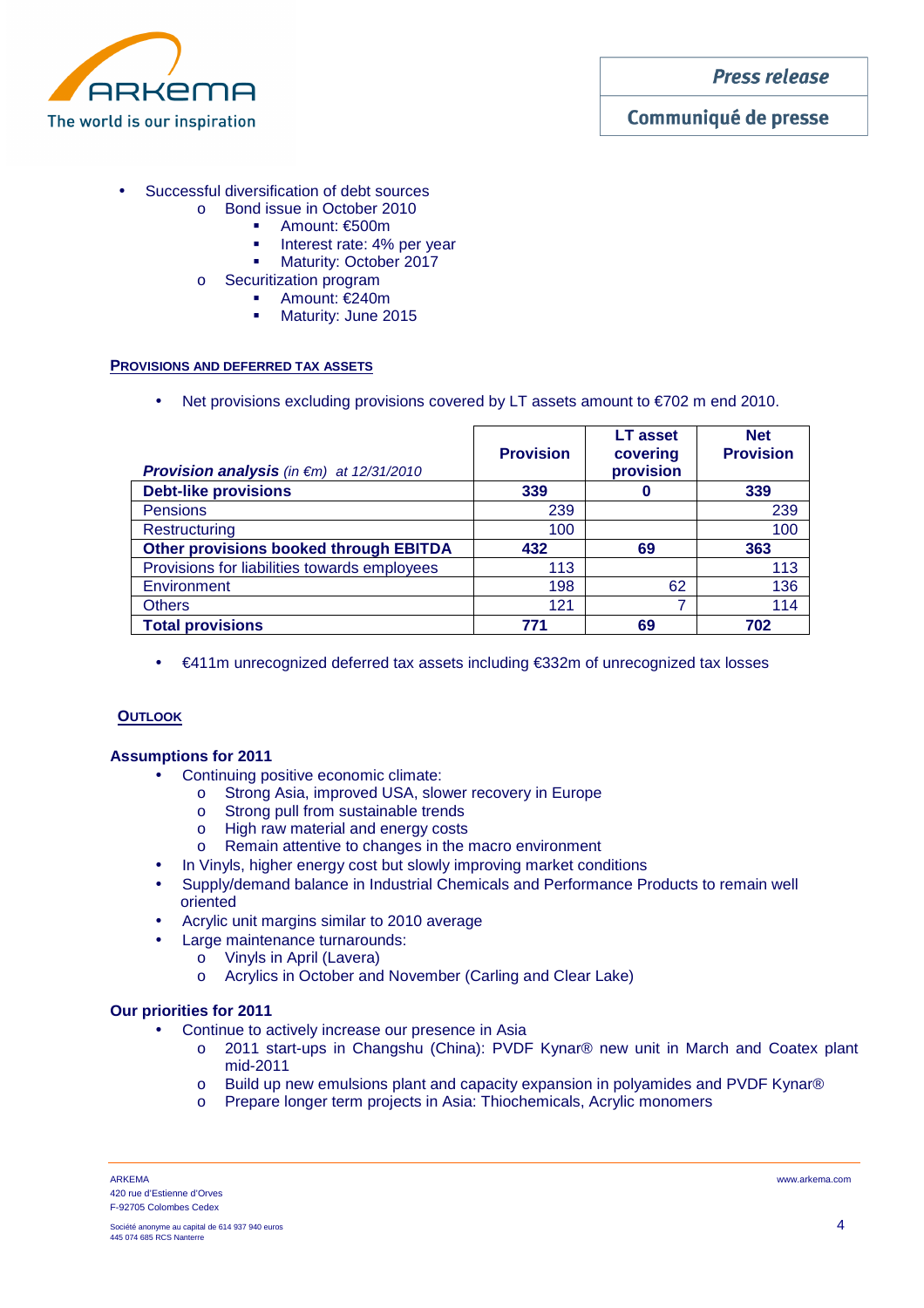

# Communiqué de presse

- Accelerate growth in emerging applications for sustainable development (photovoltaic range of products, high-temperature polyamides, bio-plastics, water treatment, DMDS for soil fumigation, LED TV screens, etc.)
- Implement our global coating materials platform
	- $\circ$  Finalize the acquisition of UV curing and coating resins businesses<sup>5</sup> from Total
	- o Reinforce partnerships with major customers
	- o Site development in acrylic monomers in Carling (Fr) and Clear Lake (US)
- Maintain strong pricing to follow raw material and energy cost
- Maintain a strong focus on fixed costs and cash generation

# **Confidence for 2011 outlook. 1st quarter 2011 EBITDA expected to be significantly above 1st quarter 2010 EBITDA**

- o Seasonality back to more traditional pattern
- o Confirm ability to pass raw material cost increase

**2015 long term objectives fully on track supported by 2010 base and high density of current projects** 

 $\overline{a}$ 

<sup>&</sup>lt;sup>5</sup> Subject to the approval of the relevant anti-trust authorities and information/consultation of work councils